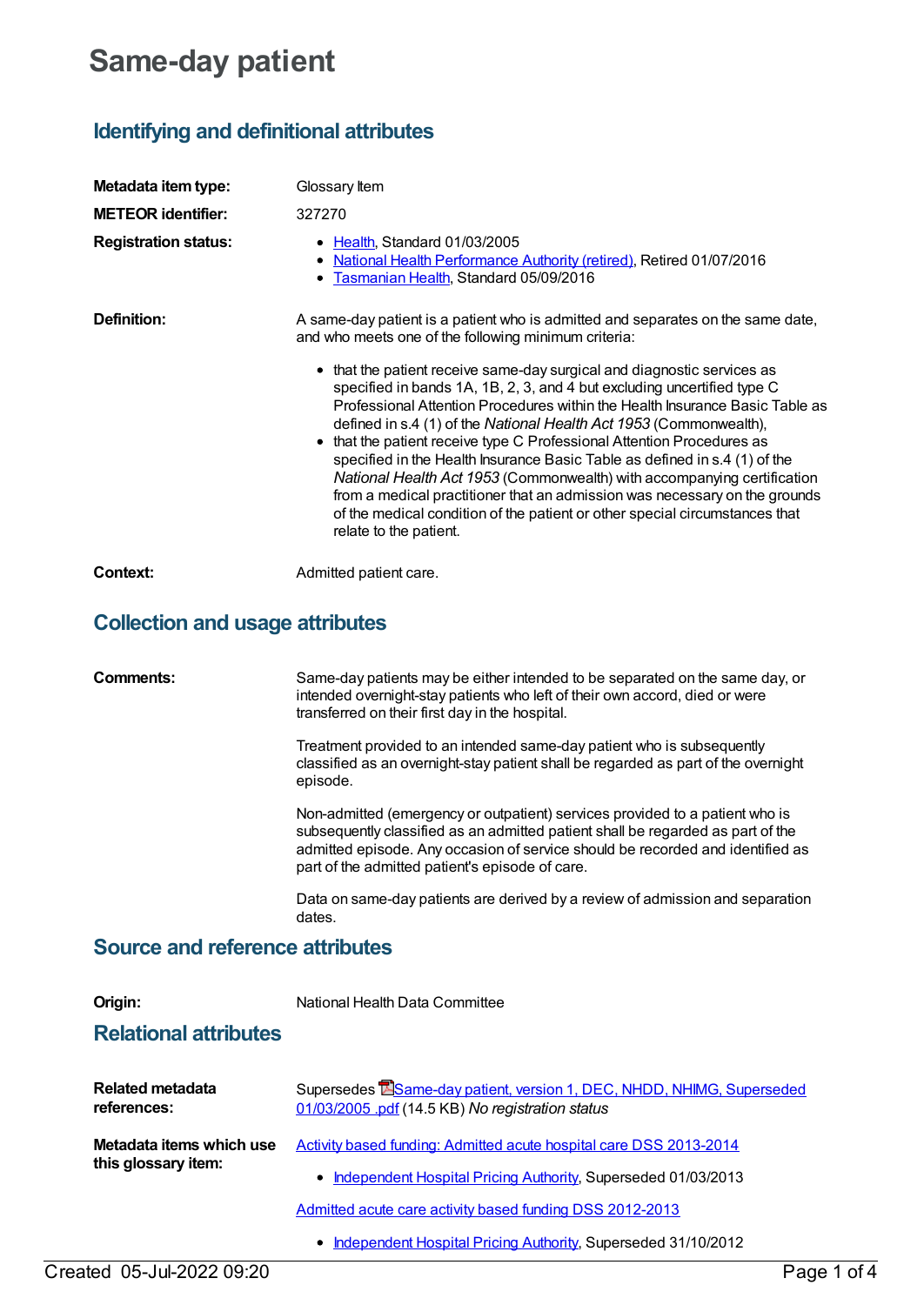[Admitted](https://meteor.aihw.gov.au/content/715998) patient care NBEDS 2020-21

• [Health](https://meteor.aihw.gov.au/RegistrationAuthority/12), Superseded 05/02/2021

[Admitted](https://meteor.aihw.gov.au/content/728441) patient care NBEDS 2021-22

• [Health](https://meteor.aihw.gov.au/RegistrationAuthority/12), Superseded 17/12/2021

[Admitted](https://meteor.aihw.gov.au/content/742171) patient care NBEDS 2022–23

• [Health](https://meteor.aihw.gov.au/RegistrationAuthority/12), Standard 17/12/2021

[Admitted](https://meteor.aihw.gov.au/content/273050) patient care NMDS

• [Health](https://meteor.aihw.gov.au/RegistrationAuthority/12), Superseded 07/12/2005

[Admitted](https://meteor.aihw.gov.au/content/334023) patient care NMDS 2006-07

• [Health](https://meteor.aihw.gov.au/RegistrationAuthority/12), Superseded 23/10/2006

[Admitted](https://meteor.aihw.gov.au/content/339089) patient care NMDS 2007-08

• [Health](https://meteor.aihw.gov.au/RegistrationAuthority/12), Superseded 05/02/2008

[Admitted](https://meteor.aihw.gov.au/content/361679) patient care NMDS 2008-09

• [Health](https://meteor.aihw.gov.au/RegistrationAuthority/12), Superseded 04/02/2009

[Admitted](https://meteor.aihw.gov.au/content/374205) patient care NMDS 2009-10

• [Health](https://meteor.aihw.gov.au/RegistrationAuthority/12), Superseded 22/12/2009

[Admitted](https://meteor.aihw.gov.au/content/386797) patient care NMDS 2010-11

• [Health](https://meteor.aihw.gov.au/RegistrationAuthority/12), Superseded 18/01/2011

[Admitted](https://meteor.aihw.gov.au/content/426861) patient care NMDS 2011-12

- [Commonwealth](https://meteor.aihw.gov.au/RegistrationAuthority/10) Department of Health, Recorded 16/07/2015
- [Health](https://meteor.aihw.gov.au/RegistrationAuthority/12), Superseded 11/04/2012

[Admitted](https://meteor.aihw.gov.au/content/466132) patient care NMDS 2012-13

• [Health](https://meteor.aihw.gov.au/RegistrationAuthority/12), Superseded 02/05/2013

[Admitted](https://meteor.aihw.gov.au/content/491555) patient care NMDS 2013-14

• [Health](https://meteor.aihw.gov.au/RegistrationAuthority/12), Superseded 11/04/2014

[Admitted](https://meteor.aihw.gov.au/content/535047) patient care NMDS 2014-15

• [Health](https://meteor.aihw.gov.au/RegistrationAuthority/12), Superseded 13/11/2014

[Admitted](https://meteor.aihw.gov.au/content/588909) patient care NMDS 2015-16

• [Health](https://meteor.aihw.gov.au/RegistrationAuthority/12), Superseded 10/11/2015

[Admitted](https://meteor.aihw.gov.au/content/612171) patient care NMDS 2016-17

• [Health](https://meteor.aihw.gov.au/RegistrationAuthority/12), Superseded 05/10/2016

[Admitted](https://meteor.aihw.gov.au/content/641349) patient care NMDS 2017-18

• [Health](https://meteor.aihw.gov.au/RegistrationAuthority/12), Superseded 25/01/2018

[Admitted](https://meteor.aihw.gov.au/content/676382) patient care NMDS 2018-19

- ACT Health [\(retired\)](https://meteor.aihw.gov.au/RegistrationAuthority/9), Candidate 09/08/2018
- [Health](https://meteor.aihw.gov.au/RegistrationAuthority/12), Superseded 12/12/2018

[Admitted](https://meteor.aihw.gov.au/content/699728) patient care NMDS 2019-20

• [Health](https://meteor.aihw.gov.au/RegistrationAuthority/12), Superseded 18/12/2019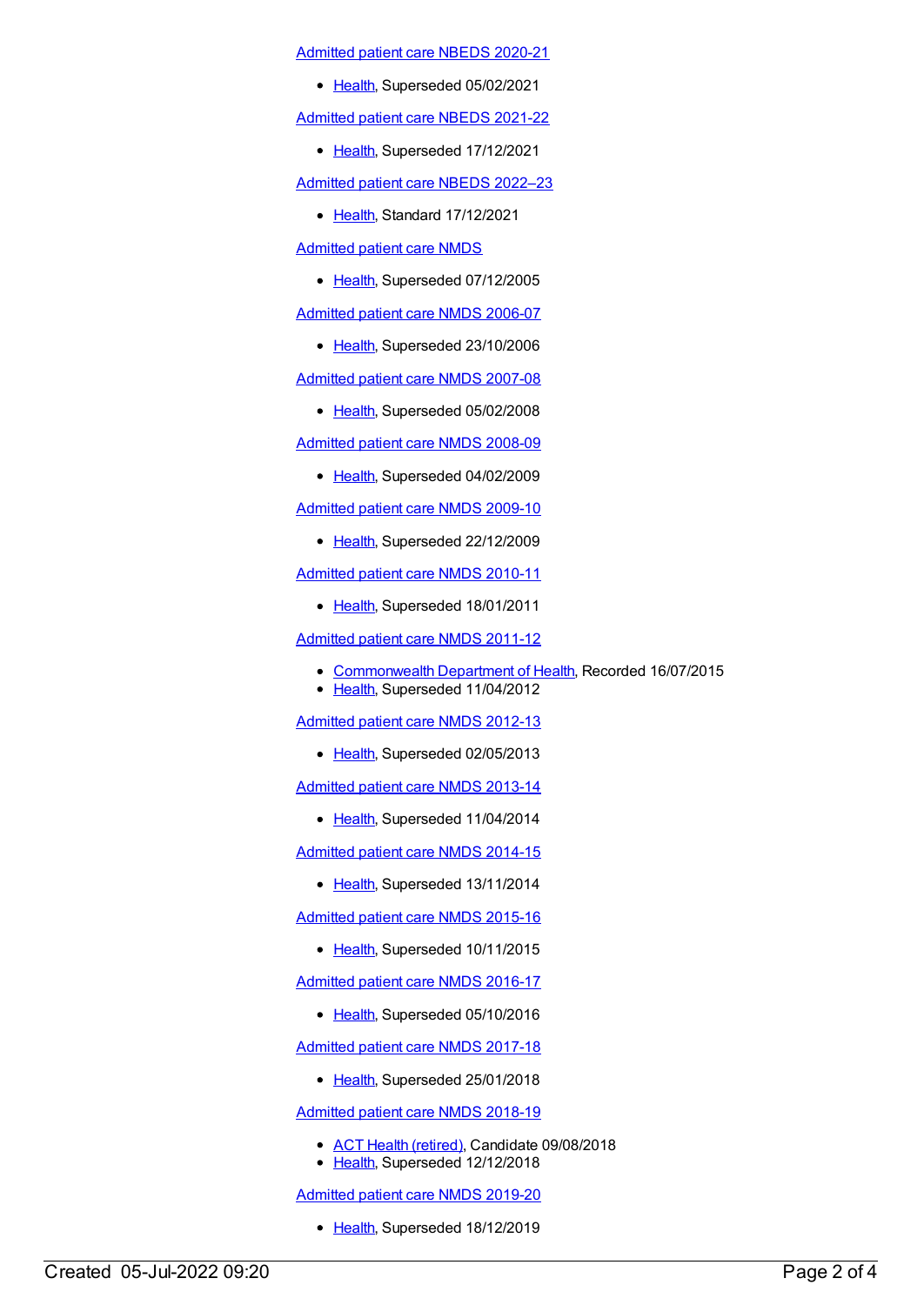[Admitted](https://meteor.aihw.gov.au/content/713850) patient care NMDS 2020–21

• [Health](https://meteor.aihw.gov.au/RegistrationAuthority/12), Superseded 05/02/2021

[Admitted](https://meteor.aihw.gov.au/content/728439) patient care NMDS 2021–22

• [Health](https://meteor.aihw.gov.au/RegistrationAuthority/12), Superseded 20/10/2021

[Admitted](https://meteor.aihw.gov.au/content/742173) patient care NMDS 2022–23

- [Health](https://meteor.aihw.gov.au/RegistrationAuthority/12), Standard 20/10/2021
- [Admitted](https://meteor.aihw.gov.au/content/273048) patient mental health care NMDS
	- [Health](https://meteor.aihw.gov.au/RegistrationAuthority/12), Superseded 07/12/2005

[Admitted](https://meteor.aihw.gov.au/content/334031) patient mental health care NMDS

• [Health](https://meteor.aihw.gov.au/RegistrationAuthority/12), Superseded 23/10/2006

[Admitted](https://meteor.aihw.gov.au/content/345110) patient mental health care NMDS 2007-08

• [Health](https://meteor.aihw.gov.au/RegistrationAuthority/12), Superseded 05/02/2008

[Admitted](https://meteor.aihw.gov.au/content/362305) patient mental health care NMDS 2008-09

• [Health](https://meteor.aihw.gov.au/RegistrationAuthority/12), Superseded 04/02/2009

[Admitted](https://meteor.aihw.gov.au/content/374207) patient mental health care NMDS 2009-10

• [Health](https://meteor.aihw.gov.au/RegistrationAuthority/12), Superseded 05/01/2010

[Admitted](https://meteor.aihw.gov.au/content/386799) patient mental health care NMDS 2010-11

• [Health](https://meteor.aihw.gov.au/RegistrationAuthority/12), Superseded 18/01/2011

[Admitted](https://meteor.aihw.gov.au/content/426872) patient mental health care NMDS 2011-12

• [Health](https://meteor.aihw.gov.au/RegistrationAuthority/12), Superseded 07/12/2011

[Admitted](https://meteor.aihw.gov.au/content/471383) patient mental health care NMDS 2012-13

• [Health](https://meteor.aihw.gov.au/RegistrationAuthority/12), Superseded 02/05/2013

[Admitted](https://meteor.aihw.gov.au/content/504646) patient mental health care NMDS 2013-14

• [Health](https://meteor.aihw.gov.au/RegistrationAuthority/12), Superseded 15/10/2014

[Admitted](https://meteor.aihw.gov.au/content/553164) patient mental health care NMDS 2014-15

• [Health](https://meteor.aihw.gov.au/RegistrationAuthority/12), Superseded 04/02/2015

[Admitted](https://meteor.aihw.gov.au/content/590510) patient mental health care NMDS 2015-16

• [Health](https://meteor.aihw.gov.au/RegistrationAuthority/12), Superseded 19/11/2015

Admitted subacute and [non-acute](https://meteor.aihw.gov.au/content/727327) hospital care NBEDS 2021–22

• [Health](https://meteor.aihw.gov.au/RegistrationAuthority/12), Superseded 20/10/2021

Admitted subacute and [non-acute](https://meteor.aihw.gov.au/content/742177) hospital care NBEDS 2022–23

• [Health](https://meteor.aihw.gov.au/RegistrationAuthority/12), Standard 20/10/2021

Episode of admitted patient [care—intended](https://meteor.aihw.gov.au/content/269574) length of hospital stay

- ACT Health [\(retired\)](https://meteor.aihw.gov.au/RegistrationAuthority/9), Candidate 09/08/2018
- [Health](https://meteor.aihw.gov.au/RegistrationAuthority/12), Standard 01/03/2005
- **[Tasmanian](https://meteor.aihw.gov.au/RegistrationAuthority/15) Health, Standard 05/09/2016**

Episode of admitted patient [care—length](https://meteor.aihw.gov.au/content/269422) of stay (excluding leave days)

- Elealth, Standard 01/03/2005
- National Health [Performance](https://meteor.aihw.gov.au/RegistrationAuthority/8) Authority (retired), Retired 01/07/2016